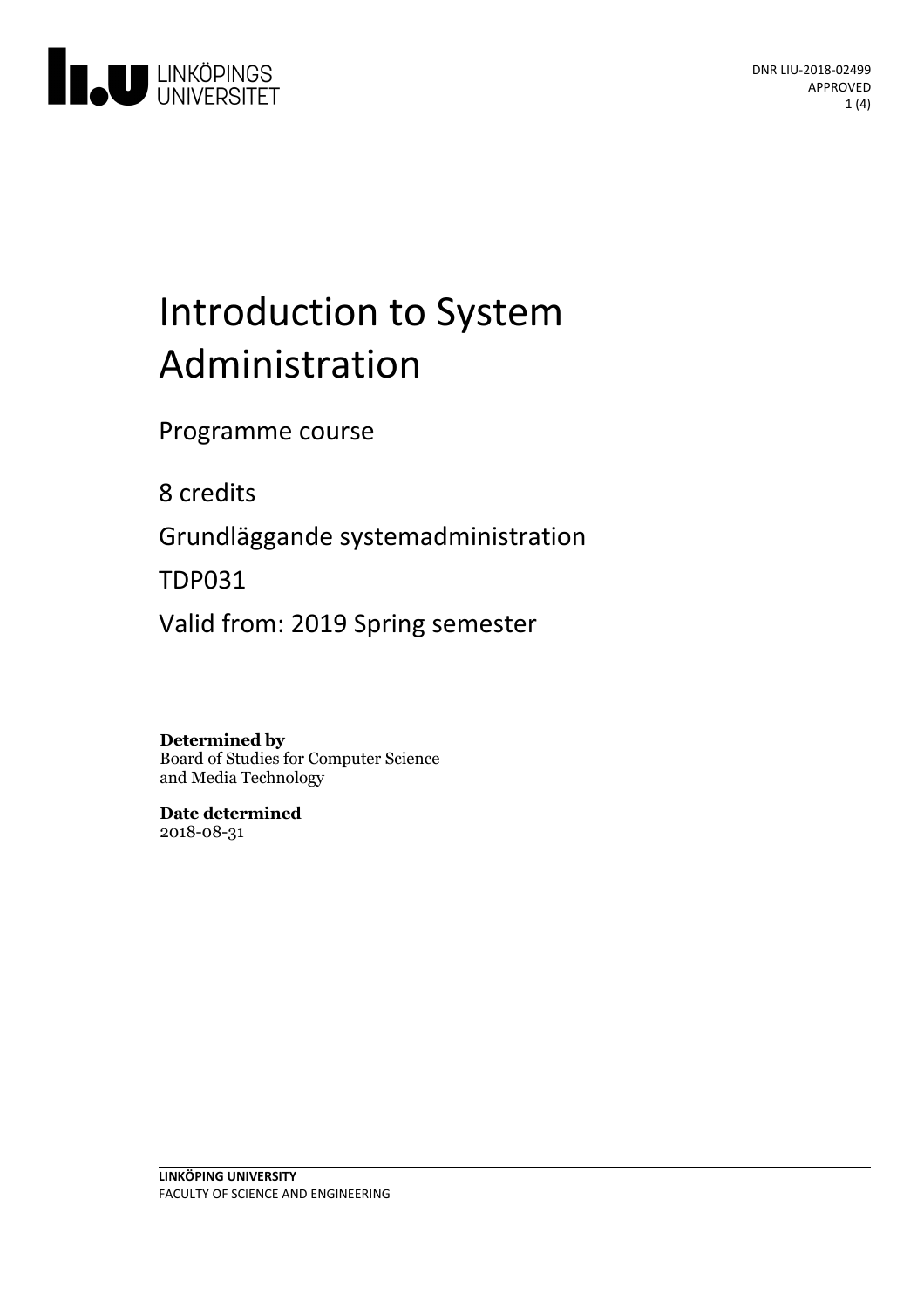#### Main field of study

Computer Science and Engineering

#### Course level

First cycle

#### Advancement level

 $G_1X$ 

#### Course offered for

Programming, Bachelor's Programme

#### Specific information

Can not be included in degree together with TDDI41.

#### Entry requirements

Note: Admission requirements for non-programme students usually also include admission requirements for the programme and threshold requirements for progression within the programme, or corresponding.

#### Prerequisites

Participants are expected to have working knowledge of a Unix-based system from the command line.

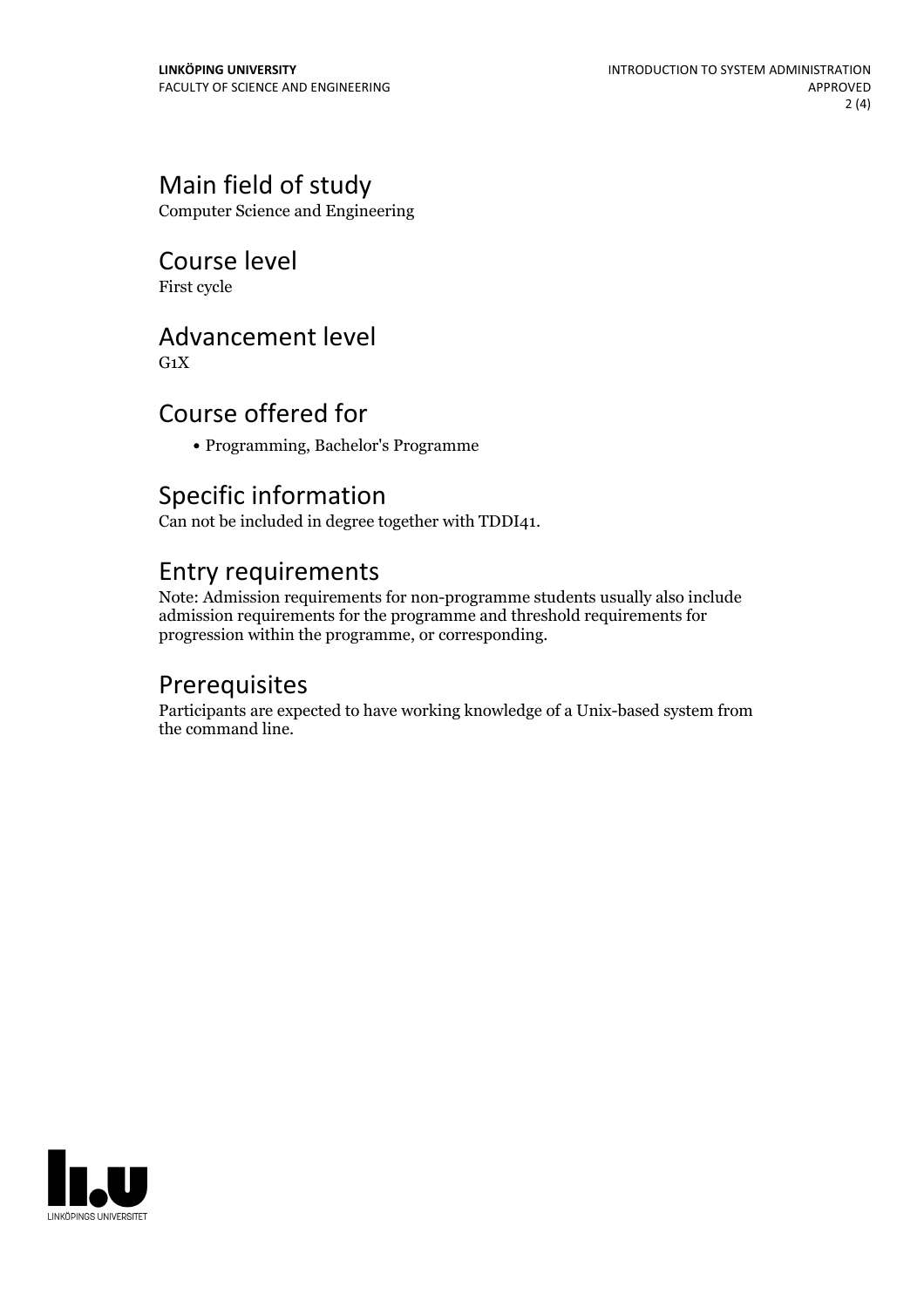#### Intended learning outcomes

This course gives students practical experience with basic installation and maintenance of computer systems with a focus on networks and network services.After completing this course, participants will:

- be able to explain how a modern Unix-based system is constructed:
- rapidly locate, evaluate and structure information in standards, technical documentation and professional literature to create solutions to new problems;
- be able to design, implement and maintain a computer system suitable for a small office or company;
- be able to test and troubleshoot services and other functionality in a small computer system;
- be able to demonstrate a system, including the services provided by the system, to show that system requirements have been met;
- have the basic knowledge and skills required to start working as a system administrator.<br>• to be able to use tools such as docker, lxc and kubernets
- 
- have a basic understanding of the technologies and tools used for deployment of software system (dev-ops)

#### Course content

Installation, configuration and maintenance of Unix systems. Configuration of routing, DNS, time services, storage systems and network storage. Tools and platform for deployment such as docker and kubernets.

#### Teaching and working methods

The course consists of <sup>a</sup> series of laboratory exercises and <sup>a</sup> number of lectures. During the course, participants will:

- plan and structure the work in a team to implement a system that meets given requirements;
- evaluate alternative solutions to select the solution that best meets system requirements as well as external constraints;
- be exposed to realistic scenarios and learn to adapt plans and solutions to chaning external constraints.

The course runs over the entire autumn semester.

#### Examination

LAB1 Laboratory exercise 8 credits U, 3, 4, 5